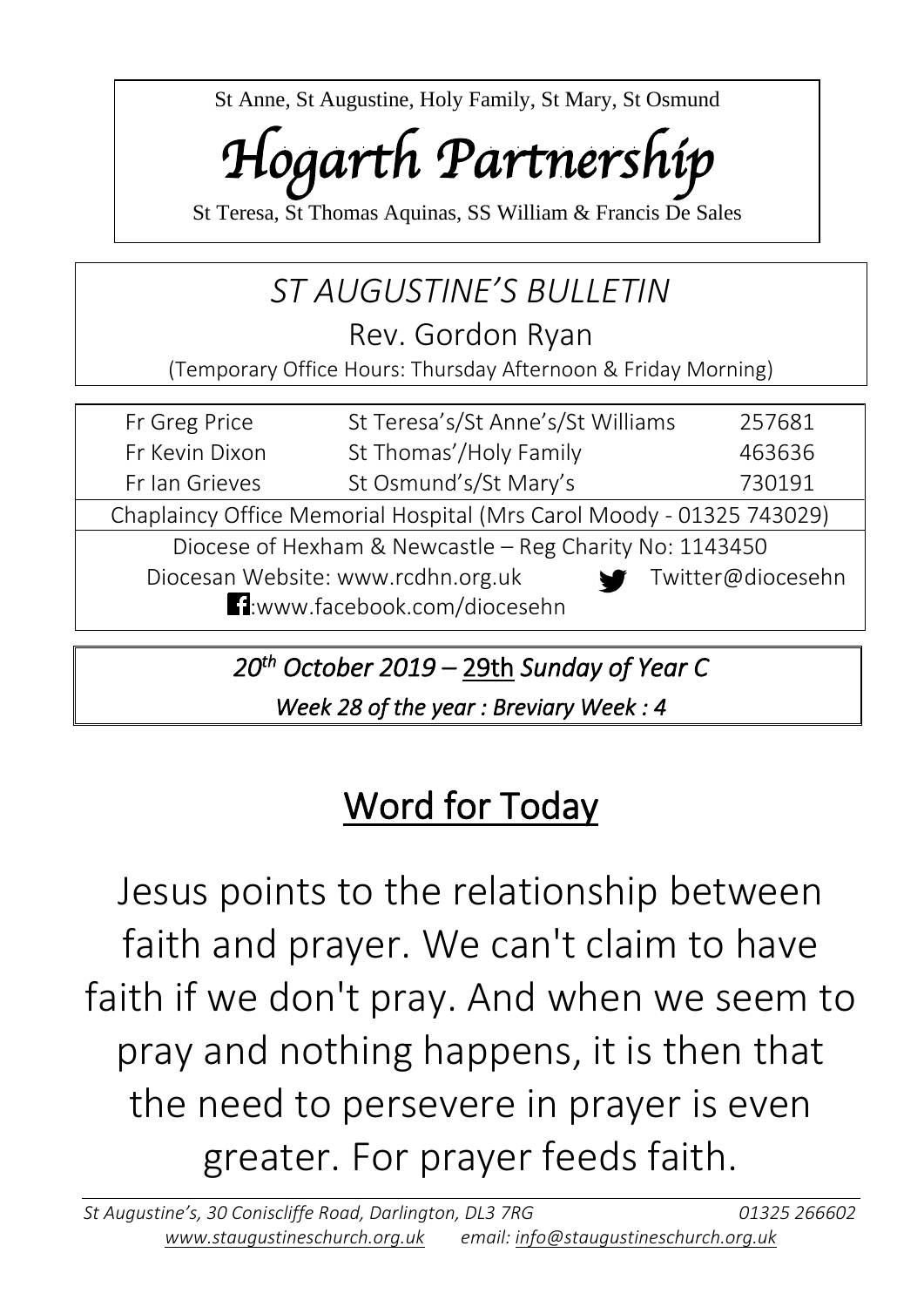A very warm welcome to all our visitors; we're delighted to see you and hope you have an enjoyable visit. Please join us for Sunday morning Coffee in the Parish Centre after Mass.

WORLD MISSION SUNDAY 20th OCTOBER A collection will be taken in aid of Missio today.

EXTRAORDINARY MONTH OF MISSION. Pope Francis has declared that October 2019 will be a special month of prayer and action to strengthen and grow God's mission and the church. The aim is to : encourage Catholics into a deeper relationship with Jesus through prayer; To look to, and learn from, the actions and sacrifices of our saints, martyrs and living Missionaries; To financially support overseas mission, through Missio.

THE DOWRY OF MARY PILGRIMAGE TRIDUUM The statue of Our Lady of Walsingham is being taken to each Cathedral in England during 2019-2020 : each visit takes place between Thursday & Saturday's. The visit to our Cathedral in Newcastle is 24th-26th October 2019.

RCIA If you are interested in finding out more about the Catholic faith, to possibly convert or to deepen your faith, there will be meetings on Thursday evening's 7.00 -8.30pm at No 10, St Augustine's Church, Darlington. Please contact Fr Gordon at St Augustine's 01325 266602 for further information.

#### MASS INTENTIONS

We are running very low on mass intentions especially for the *masses that take place during the week*. Envelopes are available in Church for your intentions. These can be left on the collection plate with your Mass offering or handed to Fr Gordon. If you want the Mass on Sunday it will take time. Thank you.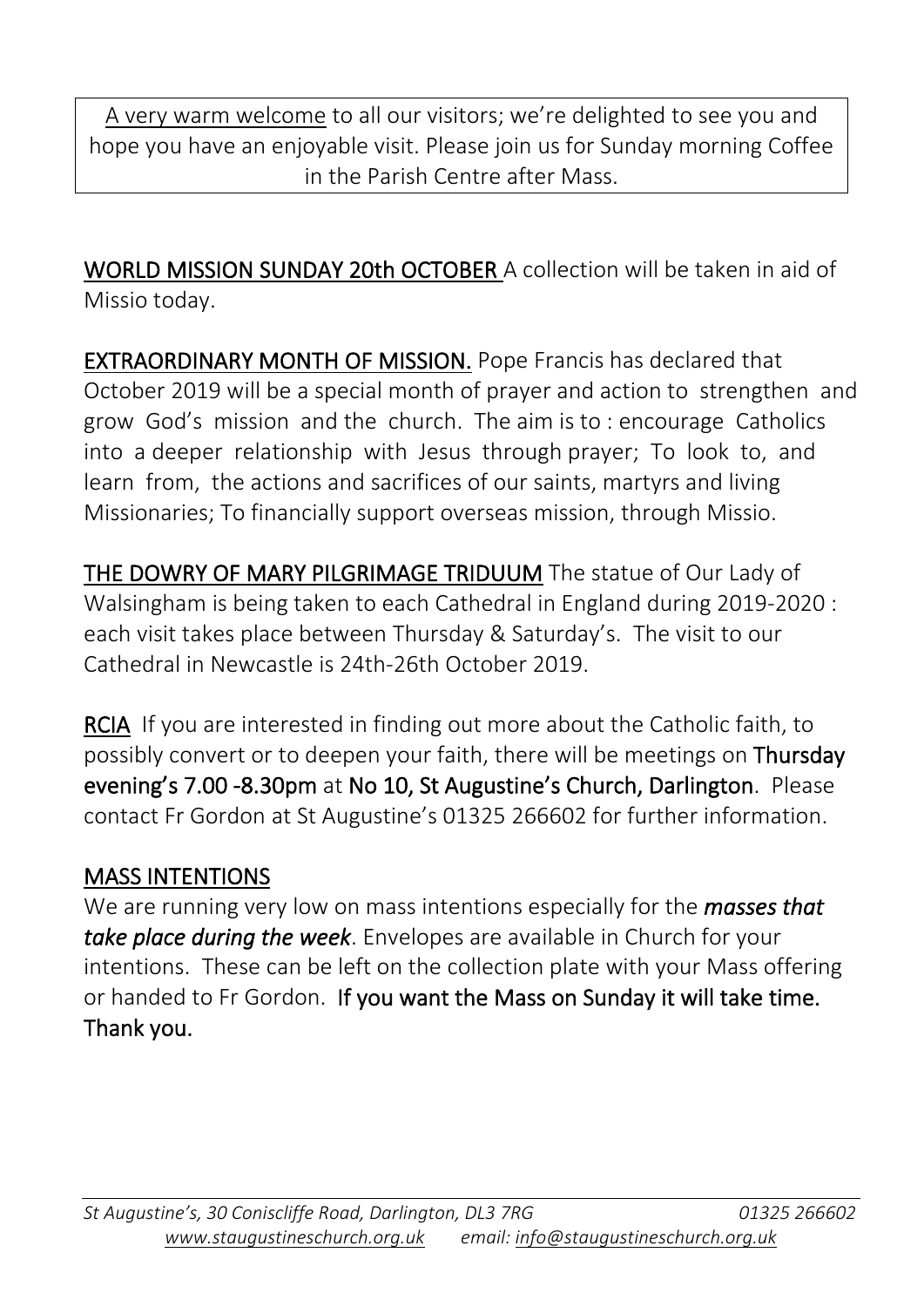

### CLOCKS CHANGE NEXT WEEKEND

The clocks go back one hour at 02.00 am on Sunday 27<sup>th</sup> October

#### PARISH CENTRE 40 YEAR CELEBRATION

The Parish Centre will have been open 40 years in December 2019 and the Parish Centre Committee are proposing to hold a celebration of the event on the 22nd December, details of the evening will be announced in due course. As part of the evening we would like to collate a montage of some of the events which have been hosted over the years and we are appealing for photographs and video footage of events you may have organised or attended which you would be prepared to be loan to us to form part of the display. If you have could you please bring them along to the Parish Centre any Sunday and leave them with a Committee member or hand them in at the bar on a Sunday evening. Please make sure that you mark them clearly with your name to ensure they are returned safely to you after the event. We're very sorry but the WiFi in the Parish Centre is currently problematic. We're working on a fix and it should be back up soon. Thank you for your understanding.

#### LIBRARY IN THE PORCH

Books may be borrowed from the bookcase in the Porch.

#### CARMEL CHRISTMAS FAYRE

Thursday 7 th November 2019, 6.00pm-8.30pm at Carmel College. Tickets £3.00 if bought in advance, £3.50 if bought on the door. Please contact [carmelchristmasfayre@carmel.org.uk](mailto:carmelchristmasfayre@carmel.org.uk) for tickets/further information.



 $\overline{a}$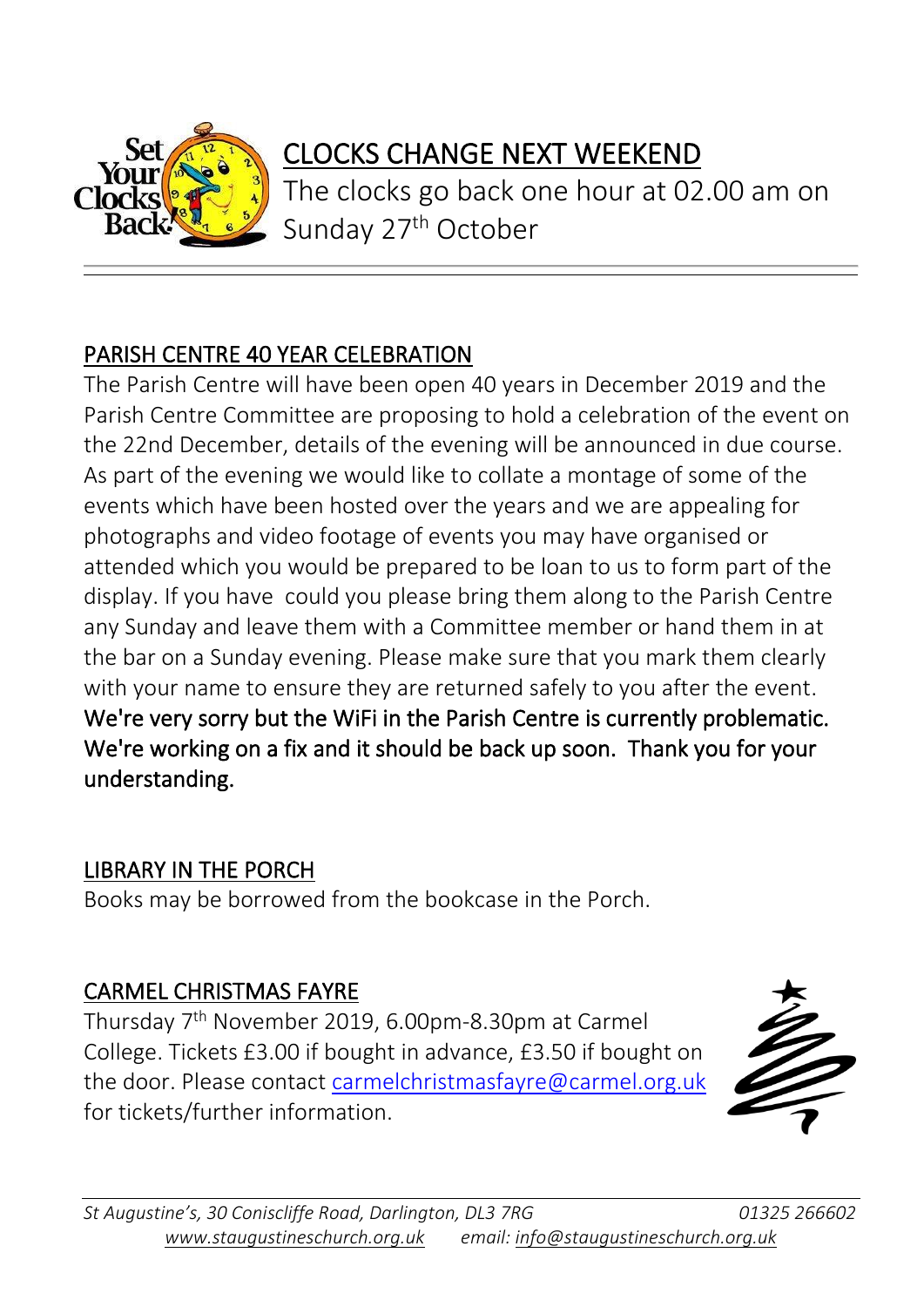The Amalekites came and attacked Israel at Rephidim. Moses said to Joshua, Pick out men for yourself, and tomorrow morning march out to engage Amalek. I, meanwhile, will stand on the hilltop, the staff of God in my hand. Joshua did as Moses told him and marched out to engage Amalek, while Moses and Aaron and Hur went up to the top of the hill. As long as Moses kept his arms raised, Israel had the advantage; when he let his arms fall, the advantage went to Amalek. But Moses arms grew heavy, so they took a stone and put it under him and on this he sat, Aaron and Hur supporting his arms, one on one side, one on the other; and his arms remained firm till sunset. With the edge of the sword Joshua cut down Amalek and his people.

#### The Psalm

Our help is in the name of the Lord who made heaven and earth.

#### Second Reading: 2 Timothy 3:14 - 4:2

You must keep to what you have been taught and know to be true; remember who your teachers were, and how, ever since you were a child, you have known the holy scriptures - from these you can learn the wisdom that leads to salvation through faith in Christ Jesus. All scripture is inspired by God and can profitably be used for teaching, for refuting error, for guiding people's lives and teaching them to be holy. This is how the man who is dedicated to God becomes fully equipped and ready for any good work. Before God and before Christ Jesus who is to be judge of the living and the dead, I put this duty to you, in the name of his Appearing and of his kingdom: proclaim the message and, welcome or unwelcome, insist on it. Refute falsehood, correct error, call to obedience - but do all with patience and with the intention of teaching.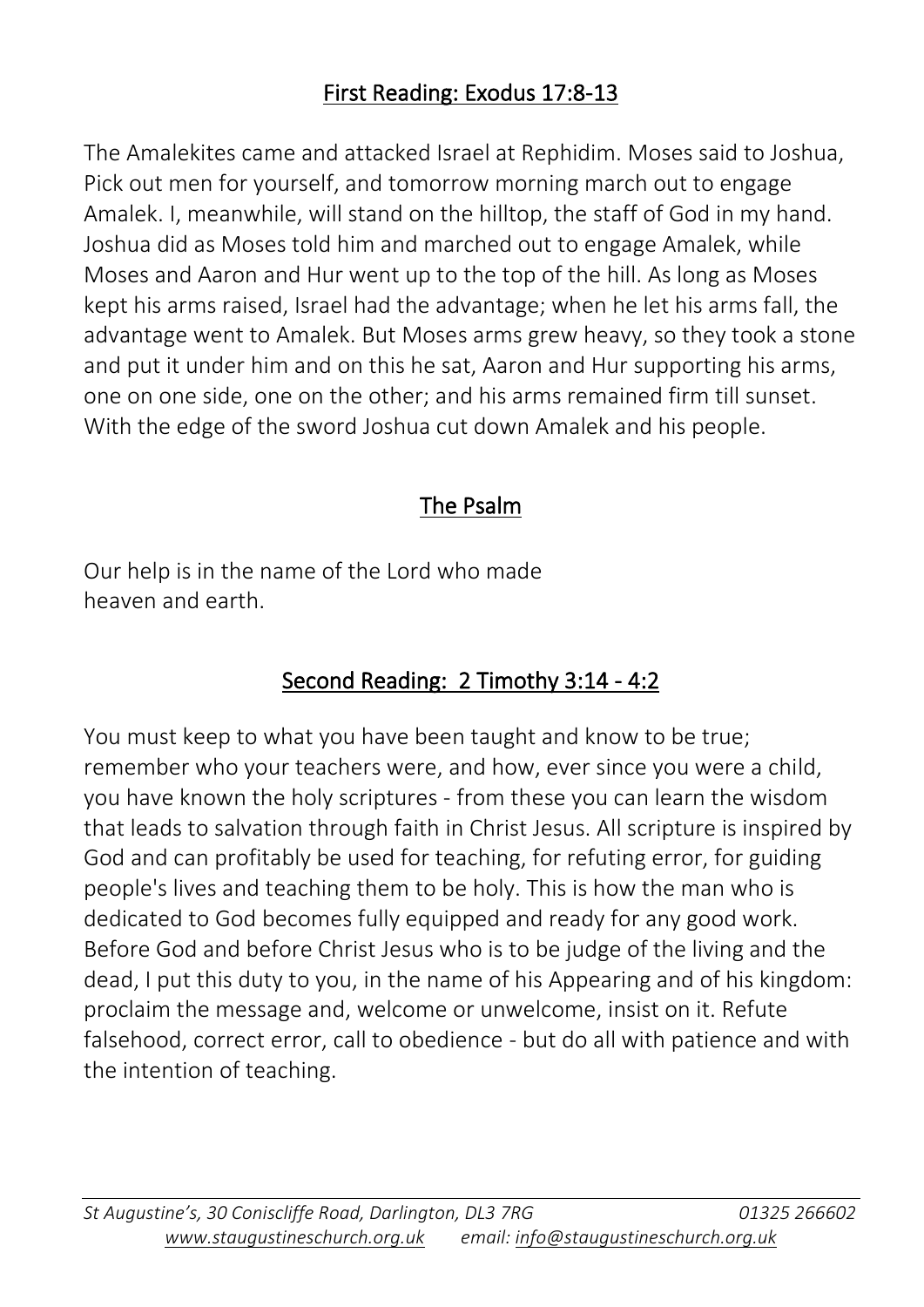#### Gospel: Luke 18:1-8

Jesus told his disciples a parable about the need to pray continually and never lose heart. 'There was a judge in a certain town' he said 'who had neither fear of God nor respect for man. In the same town there was a widow who kept on coming to him and saying, "I want justice from you against my enemy!" For a long time he refused, but at last he said to himself, "Maybe I have neither fear of God nor respect for man, but since she keeps pestering me I must give this widow her just rights, or she will persist in coming and worry me to death." '

And the Lord said, 'You notice what the unjust judge has to say? Now will not God see justice done to his chosen who cry to him day and night even when he delays to help them? I promise you, he will see justice done to them, and done speedily. But when the Son of Man comes, will he find any faith on earth?'

© 1966, 1967 and 1968 by Darton, Longman and Todd, and Doubleday and Co Inc., and used by permission.

FREE PIANO Gainford Drama group has a piano available free of charge to a good home. It works and just needs collecting. If you are interested, please contact Glyn Casswell at [gcasswell65@googlemail.com](mailto:gcasswell65@googlemail.com)

DIOCESAN CHURCH MUSIC ASSOCIATION The Diocesan Church Music Association have set up a link on their page of the Diocesan website, asking parish musicians to sign up to give them an idea of the resources around the Diocese and to keep people up to date with news of workshops etc. If you would like to sign up the form can be found on the Diocesan website, clicking on 'Departments', then 'Liturgy', then Diocesan Church Music Association. Scrolling down will reveal a paragraph headed 'Join our mailing list'.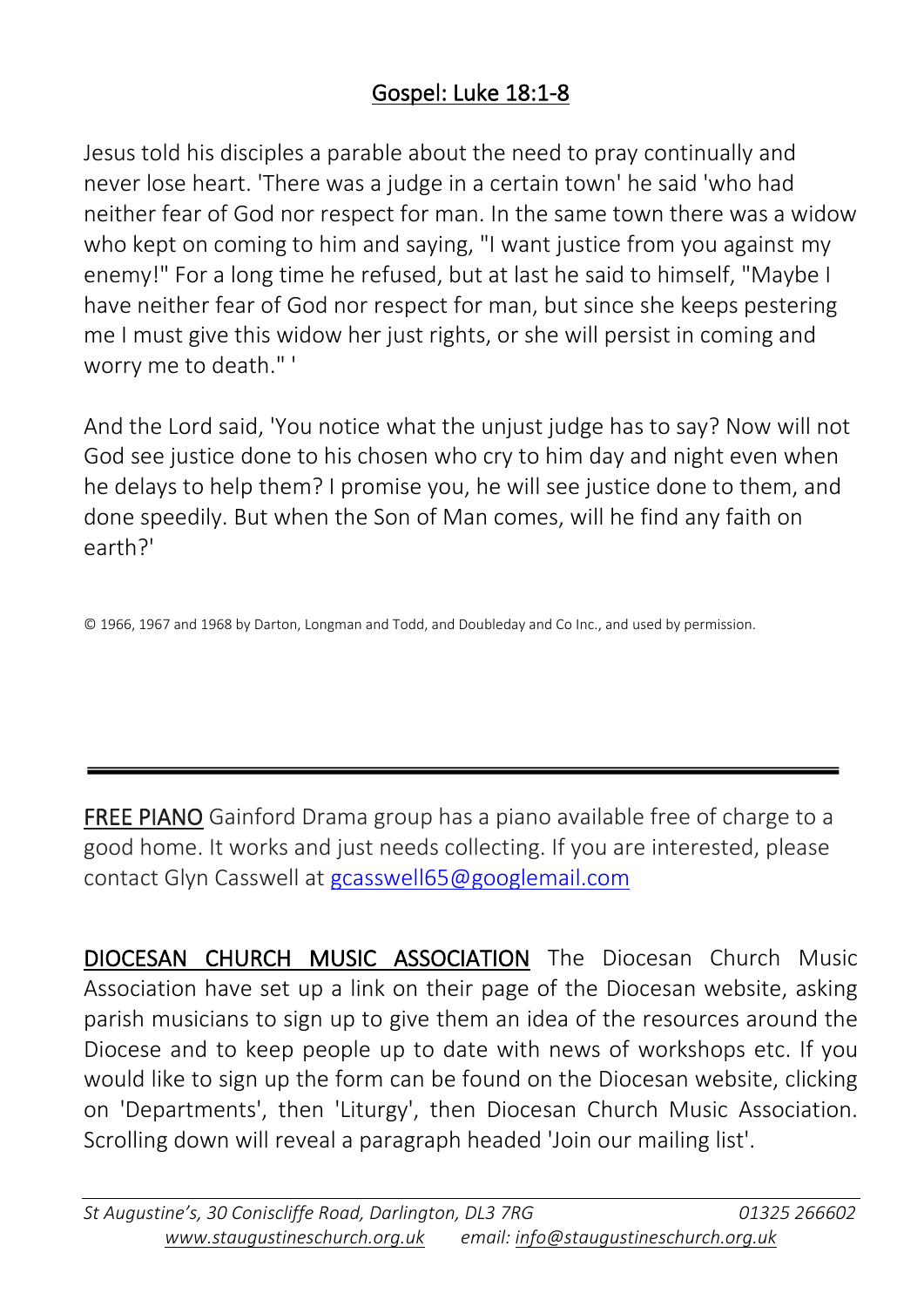#### $\overline{a}$ REFLECTION – Prayer

I am neither a man of letters nor of science, but I humbly claim to be a man of prayer. It is prayer that has saved my life. Without it I would have lost my reason long ago. If I did not lose my peace of soul, in the midst of my many trials, it is because of the peace that came to me through prayer. One can live several days without food, but not without prayer. Prayer is the key to each morning, and the lock to each evening. It is a sacred alliance between God and us. Let everyone try this experience, and they will find that daily prayer will add something new to their lives, something which cannot be found elsewhere*. (Mahatma Gandhi)*

HOST UK Can you make room for an international student to experience true British Festive hospitality? Hosting an international student will bring a whole new dimension to your Christmas, with a chance to learn about another country's traditions and enjoy the connection and friendship that such sharing brings.HOSTUKarranges for international students to enjoy brief visits-one day, a weekend or, over the festive period, a three-day visit, with UK hosts. We warmly welcome new volunteer hosts to join us. To learn more, go to our website www.hostuk.orgor leave us a message on <http://visits.hostuk.org/Public/ApplyToBecomeAHost>

CAFOD CABARET This year's CAFOD Cabaret will take place on Friday 6th and Saturday 7<sup>th</sup> December in the Parish Centre. If you would like to take part, please declare your interest to Martin McLean at [martin.mclean31@outlook.com](mailto:martin.mclean31@outlook.com) or 07982243305. Both new and returning performers welcome. Go on, you know you want to. Your Third World needs YOU more than ever!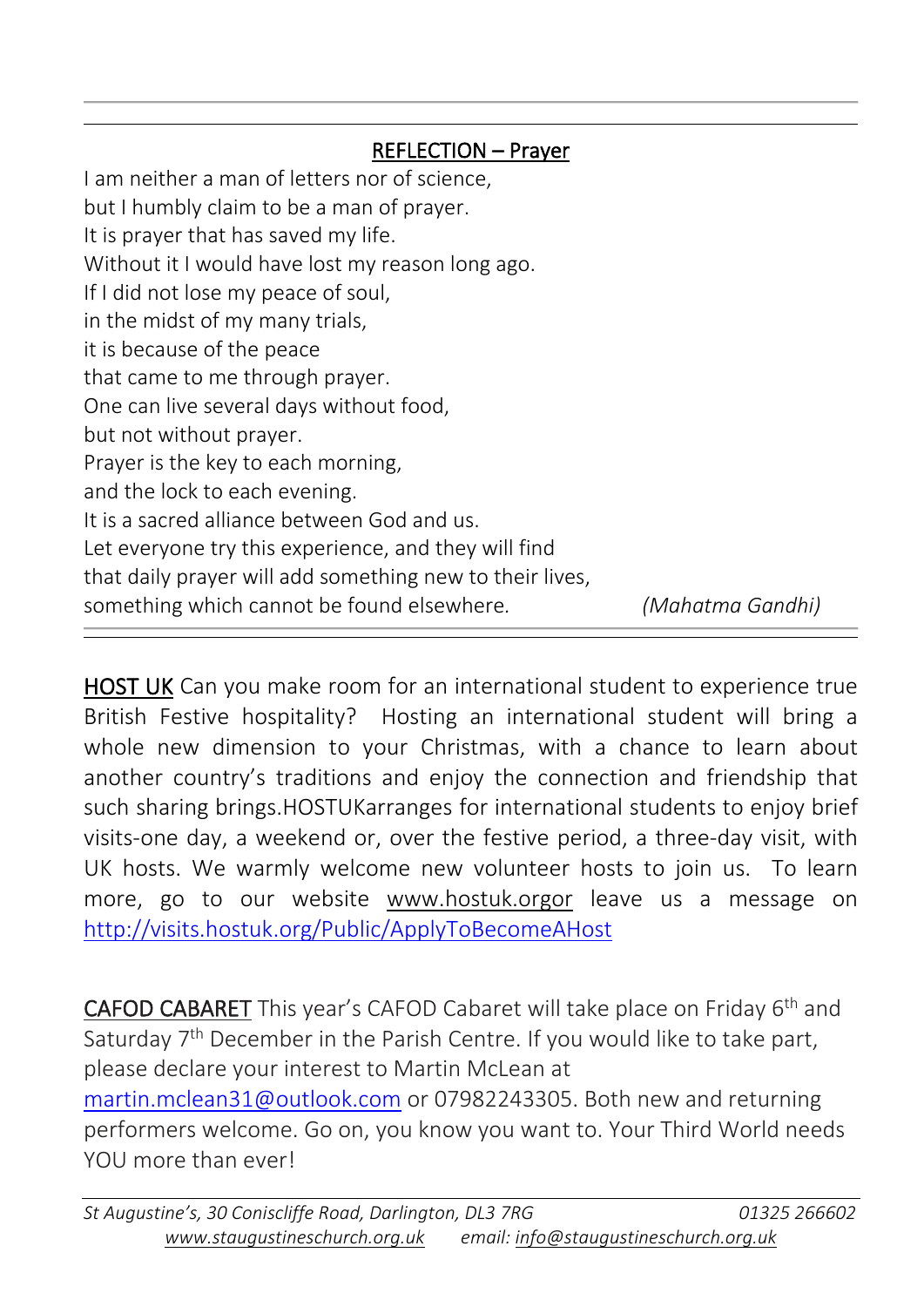#### ST AUGUSTINE'S PARISH CLUB/CENTRE INFORMATION

 $\overline{\phantom{a}}$ 

#### **PARISH CENTRE INFORMATION To book the Parish Centre : email [staugspc@gmail.com](mailto:staugspc@gmail.com) or telephone 07909 747145**

**Bar Opening Times: Sunday 7.30 - 10.30pm**

A BUNCH OF AMATEURS. A hilarious comedy by Ian Hislop and Nick Newman produced by Green Theatre in collaboration with STARS. Parish Centre, 24th, 25th October 7.30pm & 26th October 3.30pm & 7.30pm. Tickets £8/£10 in the PC after Masses, or by phone (07397 774913).

COME TO THE RACES To raise monies for Kabuyanda Health a charity established by 3 parishioners of St Augustine's Parish to build and provide ongoing support of a Health Centre in rural Uganda.

You can name and own a horse and ride it in one of the races or we will provide a jockey to ride it for you. The winning owner in each race will receive a prize. If you don't want to own a horse, you can still enjoy a flutter so please come along. Why not get together as a family or group of friends to own all 6 horses in a race and see who is the best jockey?

Friday 8th November, 7-30 till 11-30 in the Parish Centre.

Horses cost £5 and tickets for the evening cost £6 which includes a light supper. Tickets and horses are available after Sunday Masses or by telephoning Damian Wynne on 07764625164